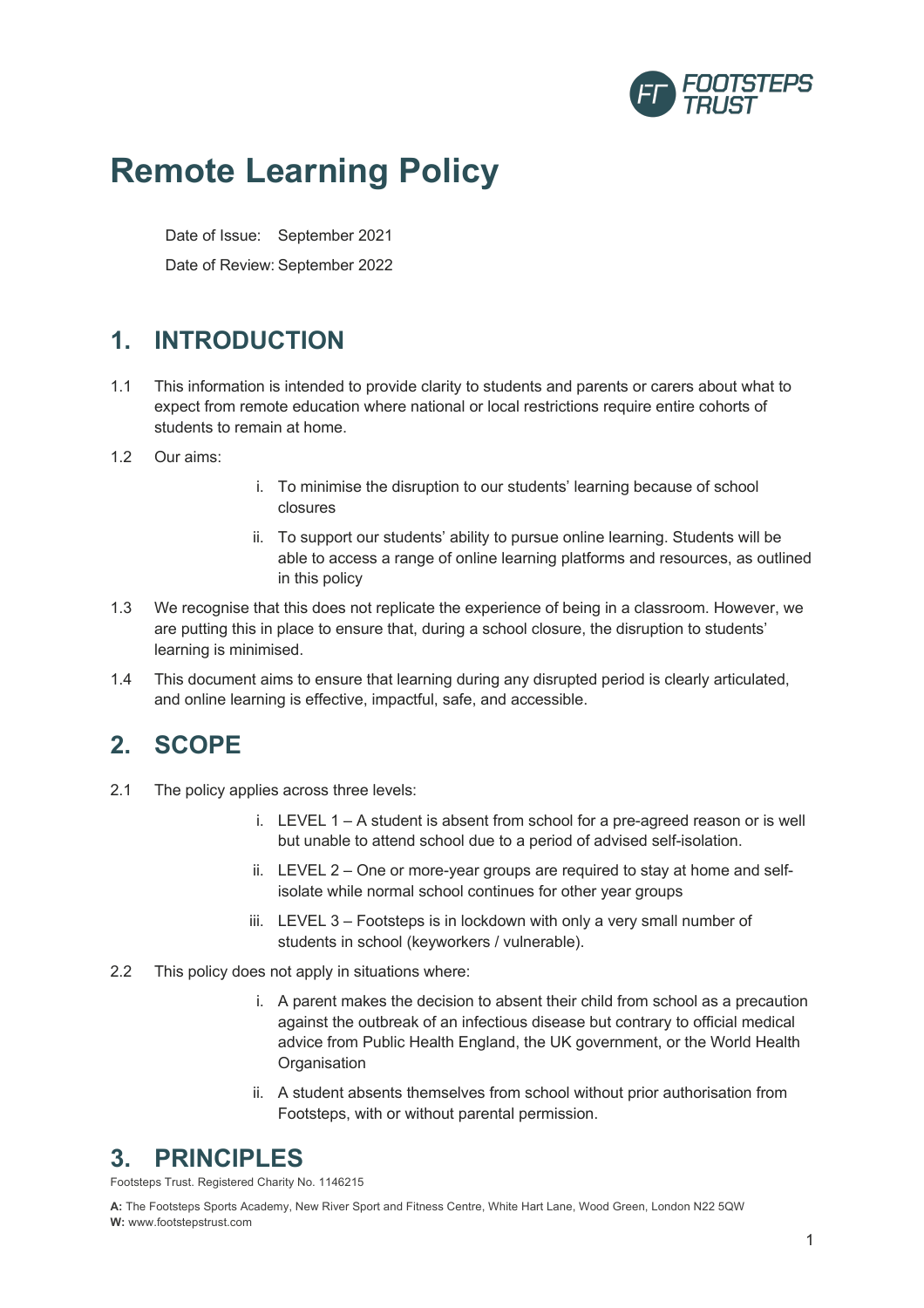- 3.1 We teach the same curriculum remotely as we do in school wherever possible and as appropriate. However, we have needed to make some adaptations in some subjects. For example, class discussions will be limited, and practical elements of subjects are adapted that we might usually undertake in physical education of design & technology.
- 3.2 Students and parents must be aware that:
	- i. Attendance and engagement are not optional.
	- ii. Live sessions will be recorded for school safeguarding purposes only.
	- iii. Students are expected to engage with online lessons and activities every day. If a student is unable to engage in learning through sickness or because of a medical appointment, Footsteps should be informed.
- 3.3 During Footsteps` full closure or partial closure, parents/carers will be provided with:
	- i. Updates through email.
	- ii. Learning expectations for each year groups clearly outlined with work being available for download via students' emails and through the post.
	- iii. Directed online learning tasks will be delivered via Zoom and Teams
	- iv. Some live learning opportunities to be presented via Google Classrooms and Google Meet.
	- v. A variety of activities, i.e., using technology and not using technology.

### **What to expect from immediate remote education in the first day or two of students being sent home**

3.4 Remote education provision will be made available immediately, however, it may look different from our standard approach e.g., we may hold an assembly at an extraordinary time to share information with students. Work will be posted on Teams and where viable teachers will provide children access to live lessons.

### **Length of school day**

3.5 Where practical, we would expect students to work for approximately the same amount of time remotely as they do in school. To support parents in the event of a full lockdown, we have devised a special lockdown timetable with short breaks between lessons to allow for logging off / on and refreshments.

### **Access to online remote education**

3.6 Zoom and Microsoft Teams will be the main platforms used for remote learning. Footsteps aims to make a distinction between home learning Tasks set on Team and Remote Learning

### **Children who do not have digital or online access at home**

- 3.7 We recognise that some students may not have suitable online access at home. We take the following approaches to support those students to access remote education:
	- i. We post packs of printed materials home as needed.
	- ii. Students can access materials and submit work to their teachers through emails from a mobile phone if they have limited online access.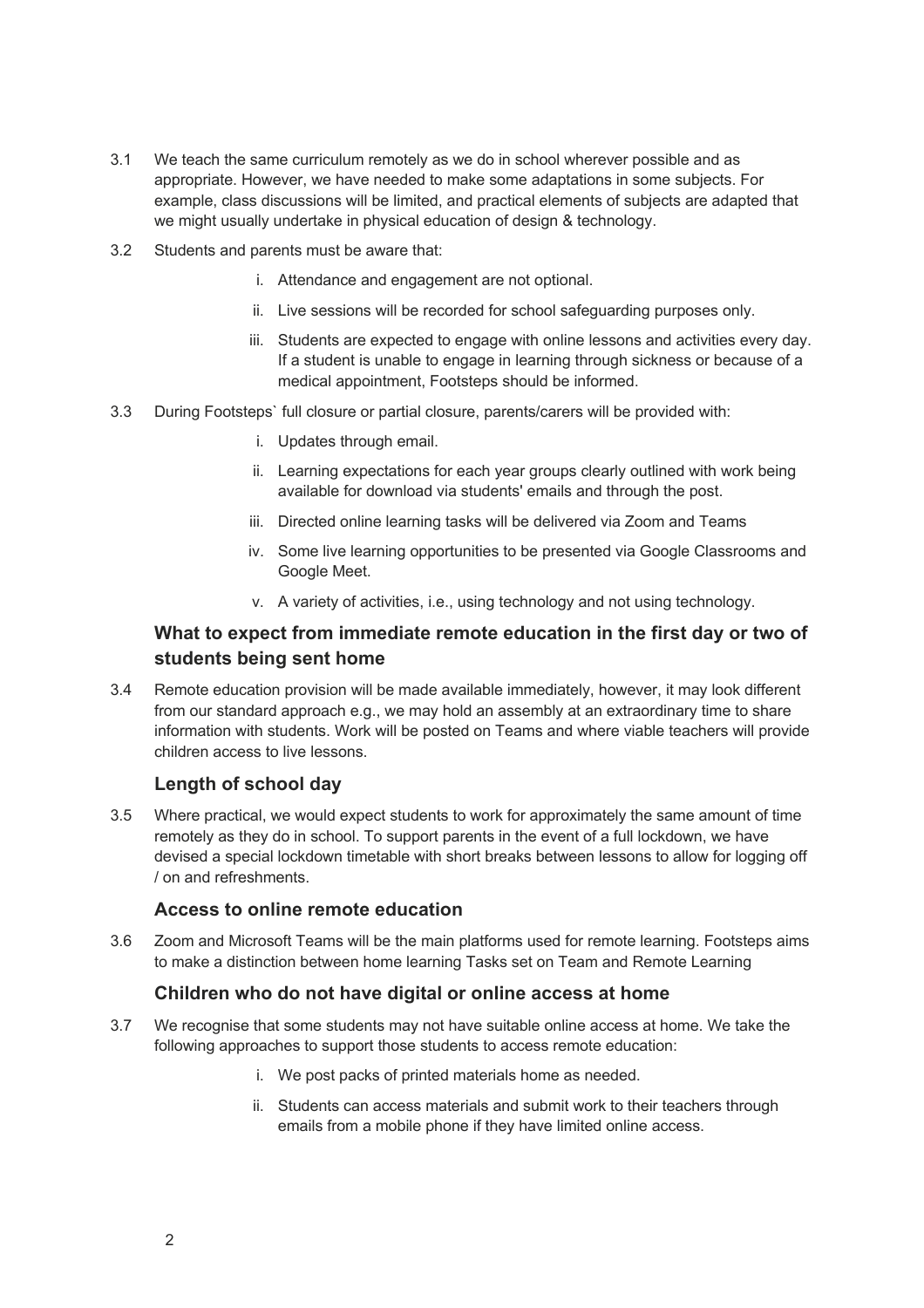

### **Monitoring engagement and feeding back to parents**

3.8 The primary method of monitoring engagement will be through Schoolpod. Staff will register attendance and will check completion of remote learning. If there is a concern with a child's engagement, this will be communicated through phone calls. Parents will receive notifications via emails and text message. Footsteps will try to avoid bombarding parents with information.

#### **Assessing work and progress**

- 3.9 Footsteps will continue to monitor the effort and progress of students through the half-termly reports and academic tracking. In the event of a closure, the reports will be maintained.
- 3.10 Teachers may choose to feedback on individual pieces of work in a variety of ways, for example:
	- i. Providing feedback to the whole class focusing on a misconception
	- ii. Highlighting excellent work in a live lesson
	- iii. Putting marks or comments on work
	- iv. Setting a piece of work which provides instant feedback e.g. self-marking quiz

#### **Additional support for students with particular needs**

- 3.11 We recognise that some students, for example some students with special educational needs and disabilities (SEND), may not be able to access remote education without support from adults at home. We acknowledge the difficulties this may place on families, and we will work with parents and carers to support those students by providing small group and individual remote learning sessions.
- 3.12 Footsteps will:
	- Share additional resources and support through emails from the SENO
	- Share resources and advise on the website
	- Provide additional support e.g. training on how to access online provision
	- Differentiate materials for a small number of students
	- Provide in-school provision
	- Provide weekly meeting opportunities with key students

### **Remote learning for self-isolating students**

- 3.13 Where individual students need to self-isolate, but the majority of their peer group remains in school, how remote education is provided will differ from the approach for whole groups described above. This is due to the challenges of teaching students both at home and in school.
- 3.14 In this situation, Footsteps will expect the child to:
	- Follow their normal school timetable where practical (assuming that they are well)
	- Engage with the learning set in online and keep up to date with Home Learning set.
	- Submit their work to their teacher or show the work to the teacher on their return.
	- Communicate with their teacher either via private message on Teams or by email
	- If a group of students are self-isolating, Footsteps may be able to provide additional resources.

# **4. ROLES AND RESPONSIBILITIES**

Footsteps Trust. Registered Charity No. 1146215

**A:** The Footsteps Sports Academy, New River Sport and Fitness Centre, White Hart Lane, Wood Green, London N22 5QW **W:** www.footstepstrust.com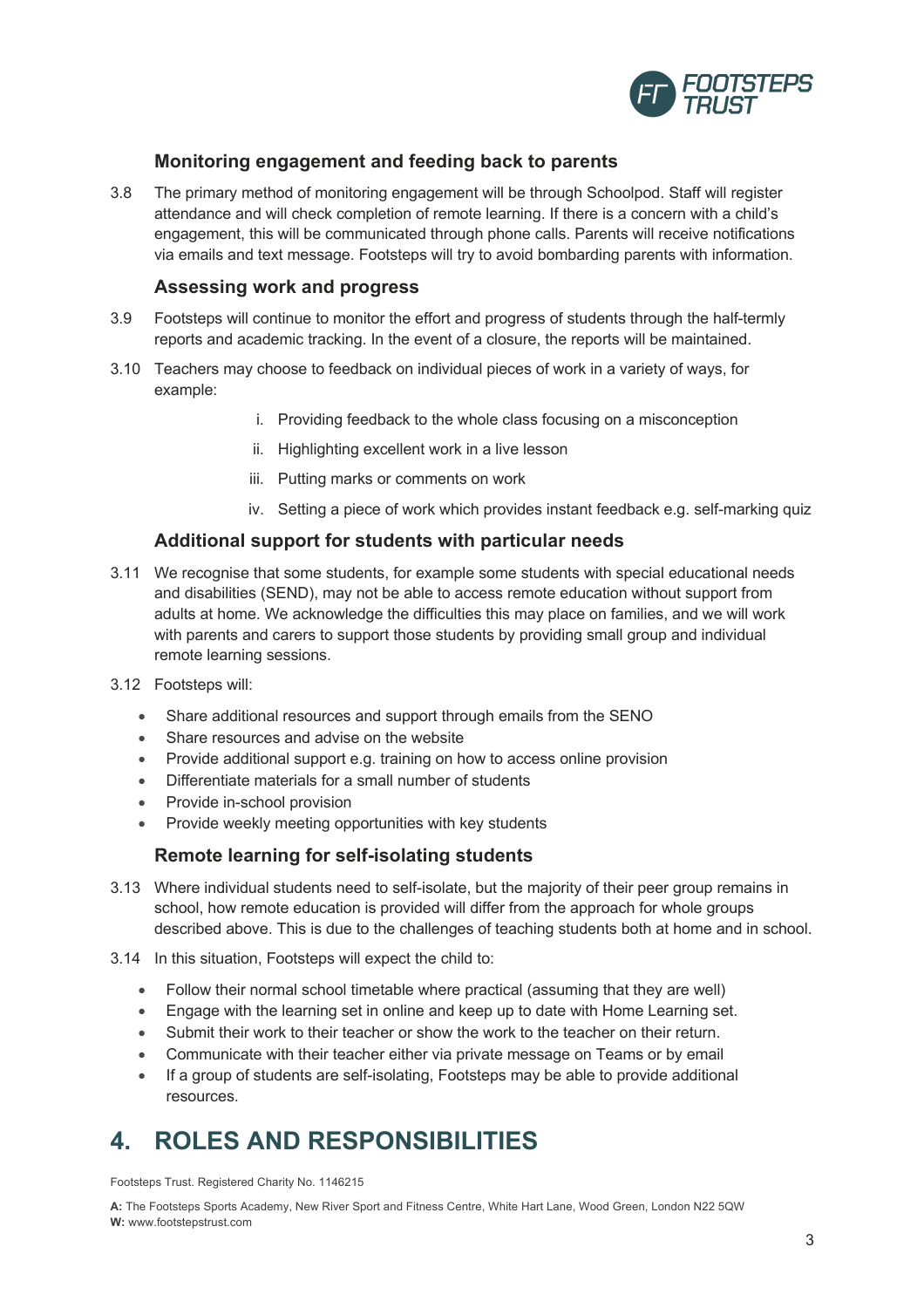### **Footsteps Management are:**

- To be available to respond to the concerns and questions of parents and staff.
- To monitor the content of set learning across Footsteps.
- To arrange for the training of staff and students in the use of technology to support online learning.
- To keep parents and staff informed of updates and official communication during Footsteps` closure.

# **School Management is responsible for ensuring that:**

- Online learning commences as quickly as possible after school closure
- All online safety guidelines are reiterated to parents, students and staff
- Teachers are well versed in online learning best practice
- Expectations are clear to all stakeholders
- There is clarity for learning expectations during the closure period
- Where possible, resources are prepared in advance of any closure
- The safeguarding of both students and staff must be maintained. All the same policies, rules and guidelines remain in place, and adherence to all statutory guidance is required, these include the additions to the safeguarding policy
- Online Safety incidents are dealt with in accordance with the procedures outlined in the Online Safety Policy, Student Remote Learning Agreement and the Parent Consent for Remote Learning. We will, where known, inform parents of incidents of inappropriate online behaviour that take place out of school
- We continue to provide quality pastoral care during school closure or remote learning

# **The Student is responsible for ensuring that they:**

- Set aside the scheduled time each day for attending to the online learning identified as part of their timetable.
- Read Team directions carefully and follow their teachers' instructions
- Aim to complete all work as prescribed
- Do the work provided to the best of their ability and as independently as possible.
- Understand their specific learning expectations.
- Follow the Student Acceptable Use Procedures and the Footsteps Trust Student Remote Learning Agreement (see Appendix 1), making responsible choices.
- Are equipped to use Teams
- Are ready and register for lessons on time
- Are sat in a suitable learning environment and have the correct equipment with them
- Complete work to a high standard.
- Turn off camera
- Mute microphone except when required to contribute
- Only make comments in the chat facility as directed by the teacher; these must be responsible.
- Do not eat or drink during live lessons. There will be time for refreshment and toilet breaks between sessions.

# **The Teacher is responsible for ensuring that:**

- Students are set work that is accessible, engaging, and relevant to course of study
- Work is set in accordance with their remote learning timetable.
- Assignments are set in a way that allows creativity and differentiation by the students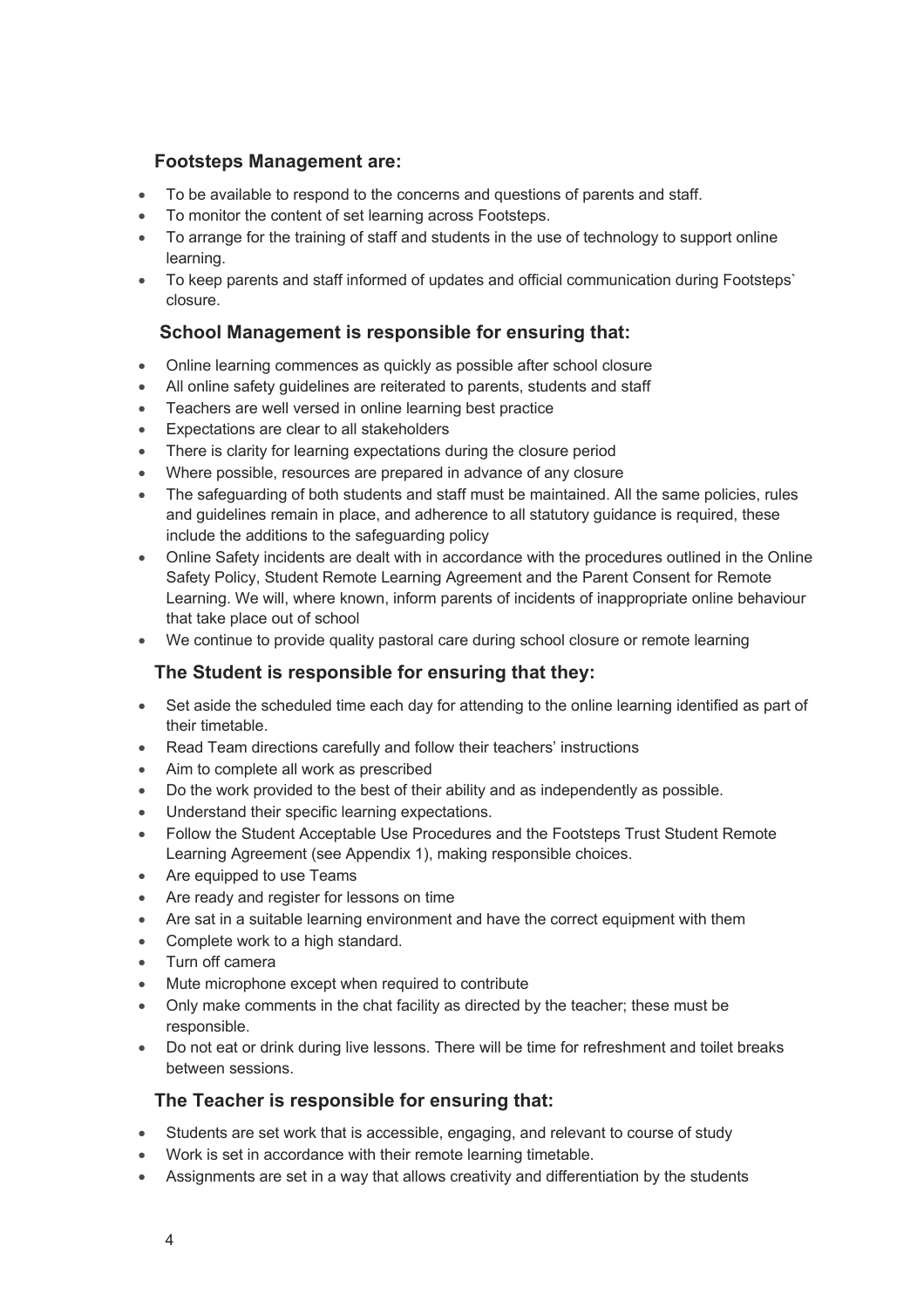

- They inform the IT Network Manager if they experience technical issues or have feedback to improve the process
- They prepare live lessons to be presented on Teams.
- Students know how to access online platforms and have their usernames and passwords prior to school closure
- They respond to student and parent questions (there is no expectation out of school hours)
- They assess and provide feedback on work, when appropriate.

### **Parents/Carers are responsible for ensuring that they:**

- Ensure that their child has a suitable workplace and are not interrupted by others at home.
- Are not visible on the screen during live lessons and do not communicate with the teacher during these sessions.
- Ensure that their child has appropriate internet access to participate in online learning.
- Know where to look to see if work has been set by the teacher.
- As far as possible, play an active role in their child's learning.
- Refer to Appendix 2 Footsteps Trust Academy Parent Consent for Live Student Online Sessions.

### **What students will need for learning:**

- Access to the internet and a remote device
- Work booklet, paper or notebook and writing materials
- A reading book or knowledge of how to access the digital reading platforms
- Access to Teams or Zoom
- A regular schedule and routines to support good learning habits. e.g. wake up time, breakfast time, start work time, breaks, etc

# **APPENDIX 1**

Footsteps Trust Student Remote Learning Agreement RULES

- I will only use technology for school purposes as directed by my teacher.
- I will turn off my camera and microphone on entering a live lesson and will not unmute my microphone without the permission of the teacher
- I will only use technology with parental permission, and when they know I am using it.
- I will not reveal my passwords to anyone.
- I will be responsible for my behaviour and actions when using technology such as Microsoft Team and other interactive applications, this includes the resources I access and the language I use.
- I will make sure that all my communication with students, teachers or others using technology is responsible and sensible.
- I will not deliberately browse, download, upload or forward material that could be considered offensive or illegal. If I accidentally come across any such material, I will report it immediately to my teacher or my parent/carer.
- I will not record or take photos of my classmates or teachers during a Remote Learning session
- I understand that when using applications provided by Footsteps that my use can be monitored and logged and can be made available to my teachers.

Footsteps Trust. Registered Charity No. 1146215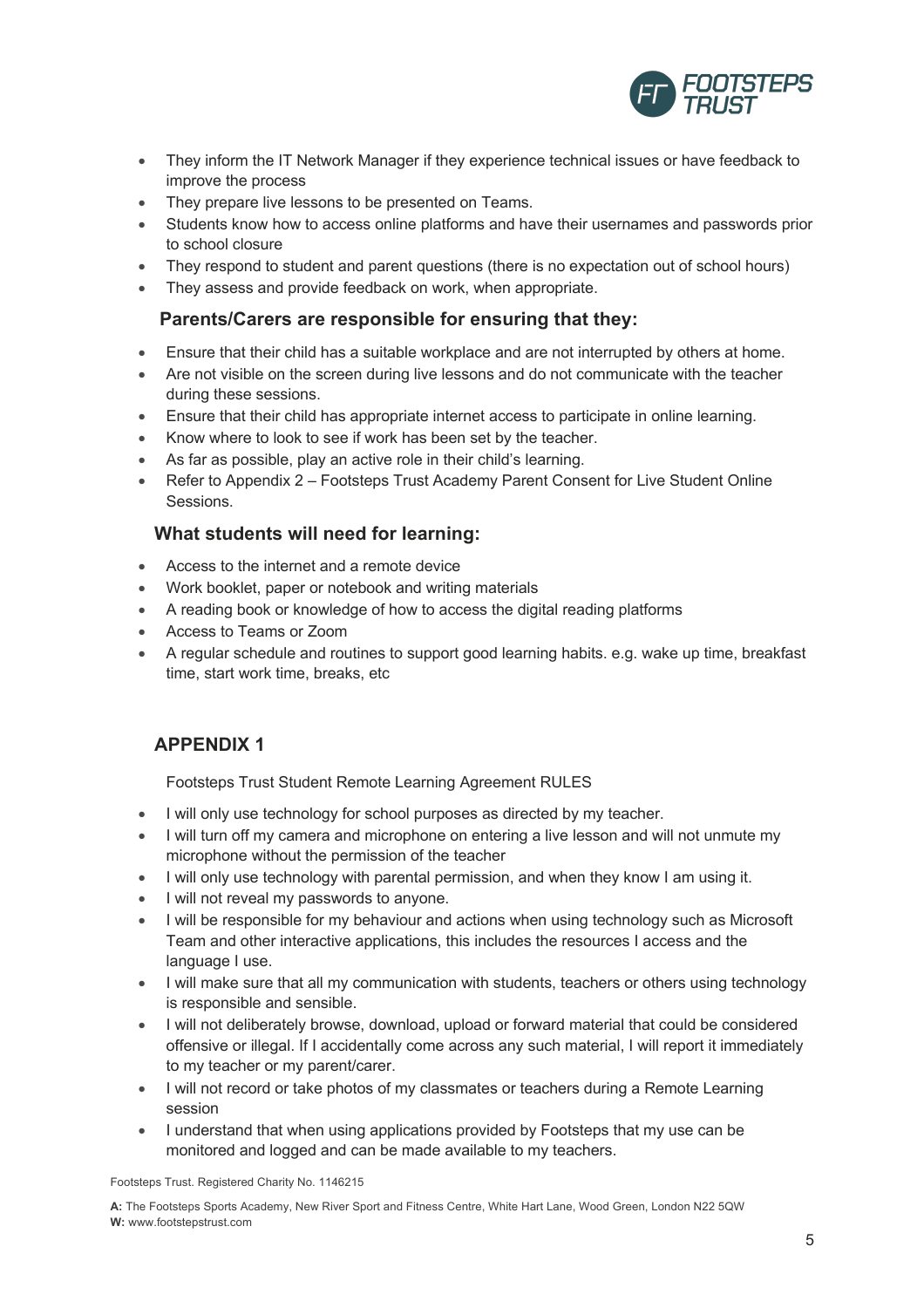• I understand that these rules are designed to help keep me safe and that if they are not followed, school sanctions will be applied, and my parent may be contacted.

### **GUIDELINES**

When using Microsoft Teams, remember that this is an extension of the classroom, and you should conduct yourself as you would in a classroom. This includes:

- Working in an environment that is quiet, safe, and free from distractions.
- Being on time for your interactive session.
- Being dressed appropriately for learning.
- Remaining attentive during sessions; no multitasking i.e. on another device or phone
- Interacting patiently and respectfully with teachers and peers
- Providing feedback to teachers about your experiences and any relevant suggestions
- NOT recording or taking photos of online interactions.
- Ending the session as soon as the teacher indicates to do so.

### **APPENDIX 2**

#### **Footsteps Trust Academy Parent Consent for Remote Learning**

- 4.1 Our approach to teaching and learning for classes who are not in school (e.g. due to lockdown or isolating) is primarily through the delivery of lessons on Team.
- 4.2 We also provide some live staff/student online sessions, to further enhance our provision, which is a very safe and secure platform. Alongside our Acceptable Use of IT Policy for Students, we have the Student Remote Learning Agreement, which provides additional rules and guidelines.
- 4.3 The document outlines the parameters which all students are expected to adhere to, to engage safely in the sessions. Parents are expected to read through and discuss the Remote Learning Agreement with their child and ensure that their child follows the terms of the agreement. Any concerns or queries can be discussed with the Head of Teaching and Learning.
- 4.4 To facilitate these sessions during school closure, parents should support their child/children by:
	- providing them with a workspace that is quiet, safe and free from distraction with an adult nearby
	- making sure that they are dressed appropriately for live lessons
	- ensuring that communication in lessons is only between the teacher, student, and their classmates. Parents should not contact the teacher during a live lesson (any parent to teacher communication should be in the usual manner, via email)
	- not recording, sharing, or commenting on public forums about individual teachers.
	- acknowledging that they have shared and discussed Remote Learning with their child. It is vital that the child agrees to the rules.
	- Celebrating remote learning successes with their child and discussing any remote learning referrals.

During a closure, teachers will be sharing achievements and issues e.g. missing work via emails, post and text messages.

Usernames and passwords are supplied by Footsteps; parents will be informed of these. If there are issues logging in parents should email the Academy Leader, and request